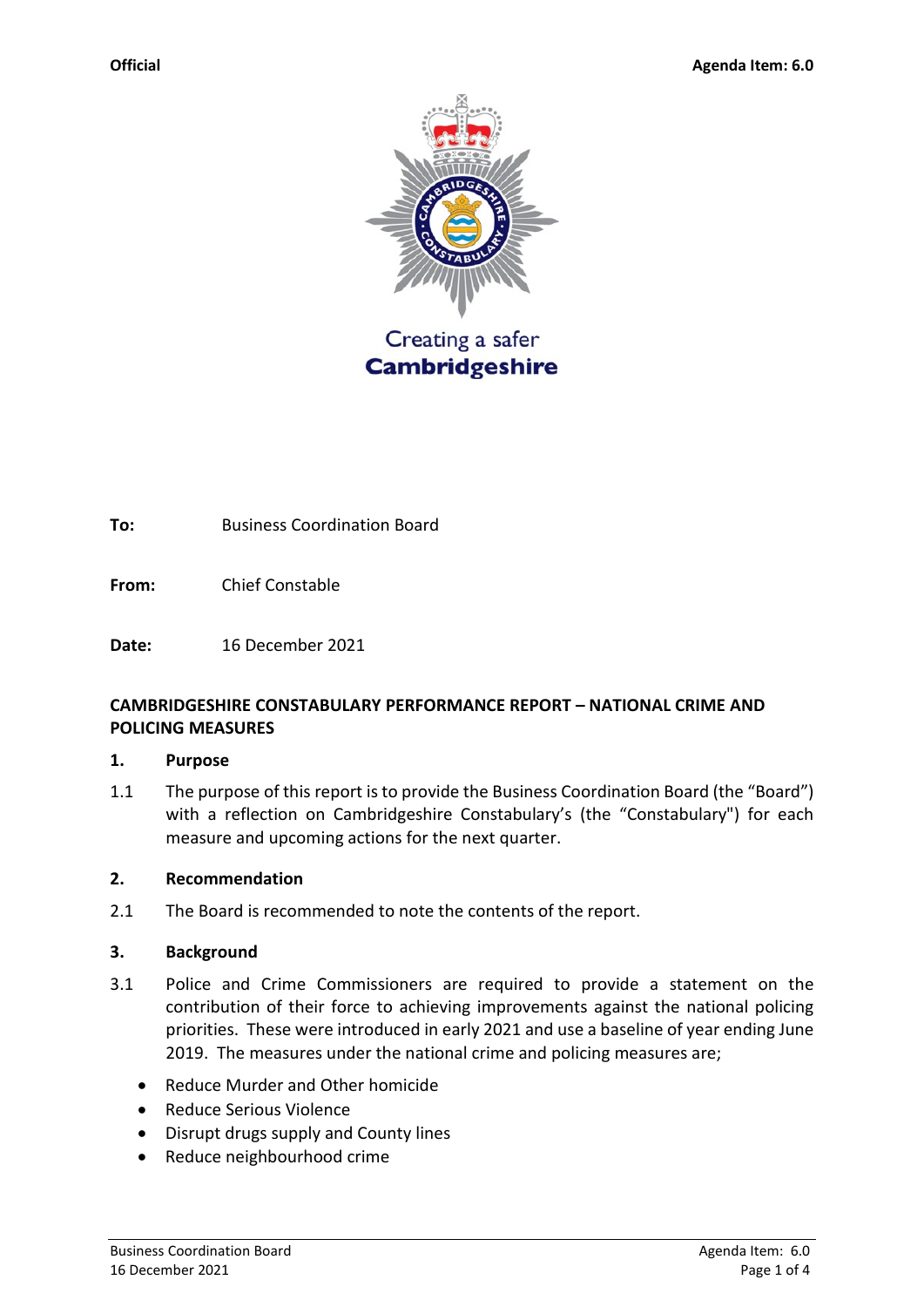- Improve satisfaction among victims, with a particular focus on victims of domestic abuse
- Tackle Cyber Crime
- 3.2 This statement will follow the guidance of providing a reflection on force performance for each measure and upcoming actions for the next quarter. This statement will be refreshed each quarter.

## **4. Reduce Murder and Other Homicide**

- 4.1 Homicide offences in Cambridgeshire remain rare with less than 1 a month on average (0.8). The number of homicides is lower than the June 2019 baseline.
- 4.2 For the 12 months ending August 2021 there have been 10 homicides in Cambridgeshire, compared to 14 for year ending June 2019. Nationally the rolling 12 month trend is increasing after a period of decline in late 2020. No homicides have been recorded in Cambridge City or South Cambridgeshire in the last 12 months.

# **5. Reduce Serious Violence**

- 5.1 There continues to be a reduction in admissions to A&E for assault by sharp object when looking at all patients, and a year on year reduction in patients aged under 25 in Cambridgeshire.
- 5.2 There continues to be a reduction in firearm offences locally and nationally.
- 5.3 The latest data on admissions to accident and emergency for assault by sharp weapons shows Cambridgeshire has seen a year on year reduction. In Cambridgeshire for 2020- 21 there were 15 admissions compared to 25 in the previous year. Nationally admissions have fallen by 1% year on year but is likely to be influenced by Covid-19. Work is ongoing to ensure a comparable local dataset is available for monitoring.
- 5.4 Firearm offences have also been influenced by lockdown restrictions, and this has been noted nationally. The latest data shows Cambridgeshire recorded 50 offences in the year ending September 2021 which is 26.5% lower than year ending June 2019. National data shows a smaller 16.7% reduction when looking at year ending March 2021 compared to June 2019.
- 5.5 Operation Guardian is the Constabulary's response to tackle knife crime. In November the force completed a week-long knife and offensive weapon amnesty where 56 weapons were handed in.
- 5.6 The Constabulary Violence Against Women and Girl's (VAWG) strategy launches in November and the aim is to ensure there is an effective response to allegations of offending against women and girls. The Constabulary aim to ensure victims are listened to and placed at the centre of every investigation and response. Over the festive period the Constabulary will target predatory behaviour in city centres to help prevent violence against women and girls in the night time economy.

# **6. Disrupt Drugs Supply and County Lines**

6.1 Recorded drug offences are influenced by proactive Police work. In Cambridgeshire there has been an increase in drug trafficking offences when compared to the baseline of year ending June 2019.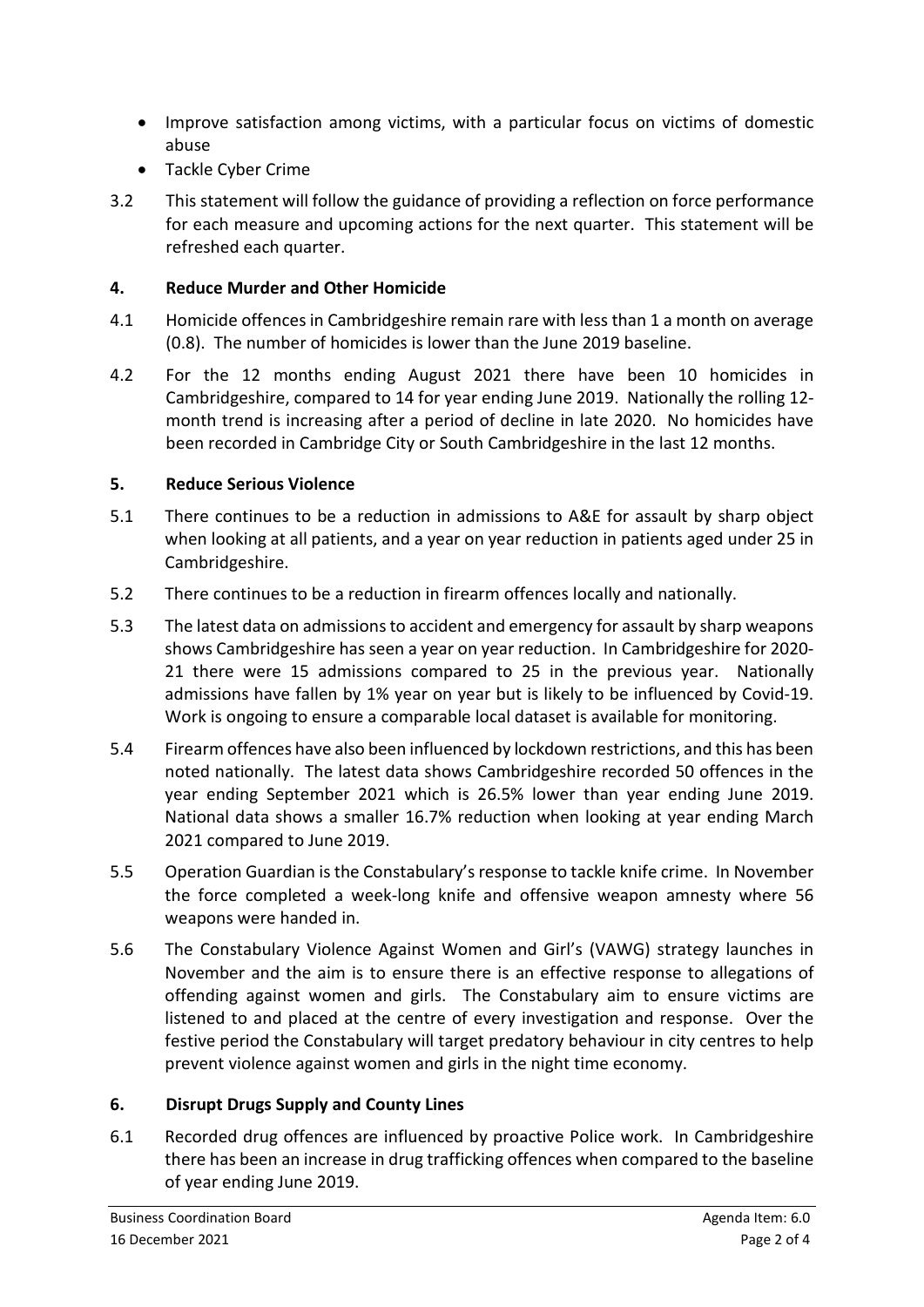- 6.2 As of year ending August 2021 there has been a 68.3% (+315) increase in drug trafficking offences compared to year ending June 2019 and the long-term trend is now flat. Nationally the long-term trend is declining.
- 6.3 There is an overlap with serious organised crime groups, County lines activity and exploitation of children and young people. As a result, the force works with partners to raise awareness across communities. In October 2021 a County line intensification week resulted in numerous arrests, disruption to several County lines, seizure of weapons and the safeguarding of vulnerable people against criminality. This work also helped raise awareness and engagement with local communities.

# **7. Reduce Neighbourhood Crime**

- 7.1 Periods of national (and then regional) restrictions implemented as part of measures to respond to the pandemic resulted in reduced levels of recorded levels of neighbourhood crime, with offence levels in most neighbourhood crime still below levels seen before Covid.
- 7.2 When comparing the 12 months to August 2021 there has been the following reductions compared to the baseline of year ending June 2019.



A 25.8% drop in all robbery offences

A 47.6% drop in theft from the person offences



A 25.5% drop in theft of vehicle offences

A 46.3% drop in theft from a vehicle offence



A 48% drop in residential burglary offences

- 7.3 There is variation in recent months when looking at the trend in individual neighbourhood crime offences. Residential burglary continues to decline in Cambridgeshire and nationally. The long term decline in theft from a vehicle offences has now plateaued nationally and in Cambridgeshire with offences remaining far below levels seen pre-Covid.
- 7.4 The long-term decline in theft of a vehicle and theft from a person offences was halted once Covid restrictions eased with an increase in offences seen nationally and in Cambridgeshire.
- 7.5 Business and Community burglary offences are increasing in Cambridgeshire, although offences are 29.1% lower than year ending June 2019. However, this increase in crime is not seen nationally. Robbery is also another offence where Cambridgeshire is seeing an increase in crime, in particular in robbery of personal property. Nationally robbery offences increased post lockdown but are now declining.